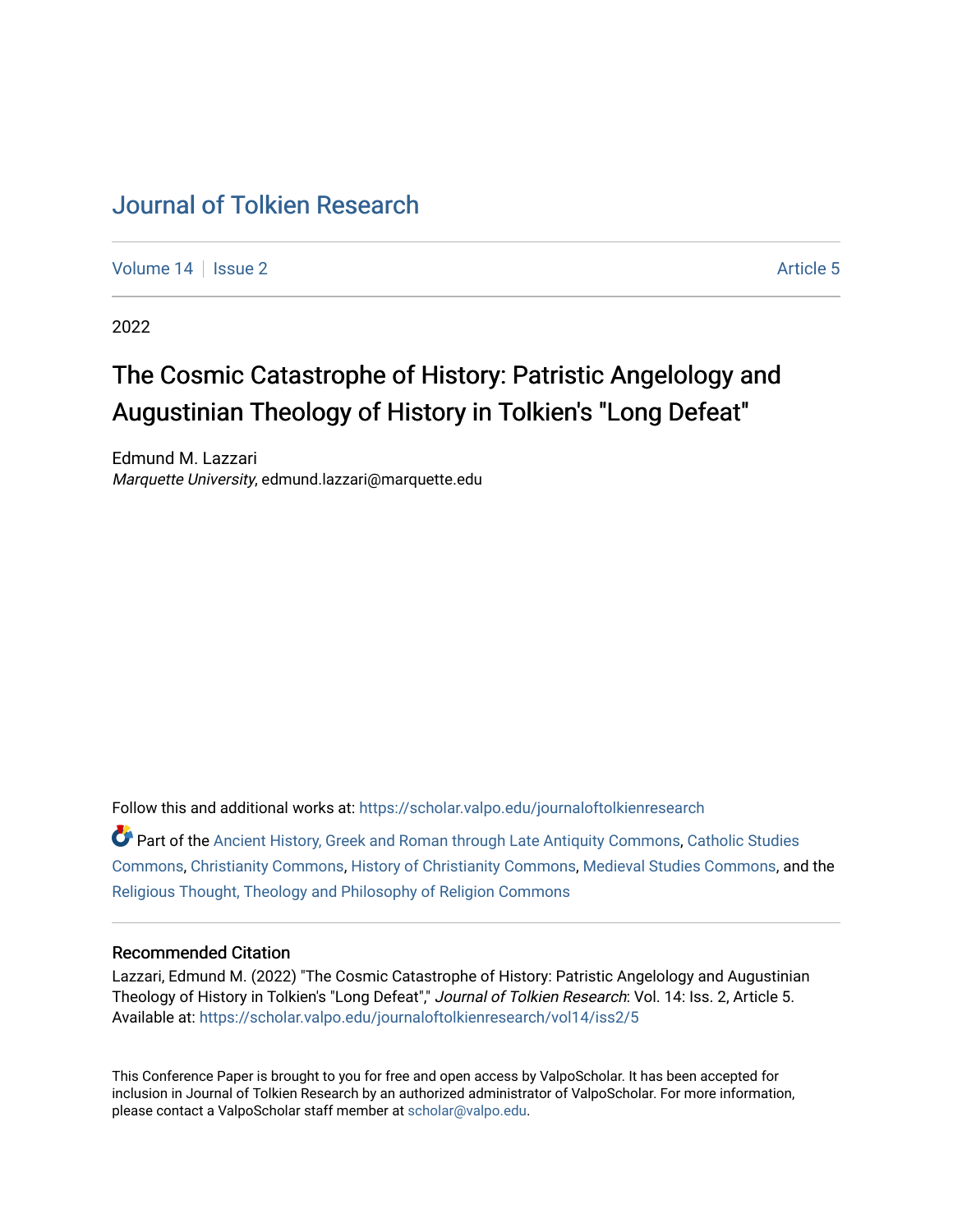In his letters, Tolkien frequently suggests that the Ainur are angelic powers or guardians of the world.<sup>1</sup> While scholars like John William Houghton touch only lightly on the role of angels as godlike figures in Patristic angelology, there are many more explicit parallels to be found between the Ainur and the angels in the early Christian theology than seems at first glance.<sup>2</sup>

#### PATRISTIC ANGELOLOGY

Following Aristotelico-Ptolomeic cosmology, most antique and medieval authors of the Mediterranean believed that the motions of the heavenly bodies required some spiritual motive principle in order to make them move.<sup>3</sup> While the pagan authors considered these beings to be gods, a Christian cosmology held that the heavenly bodies were much more properly moved by the messengers of God: the angels. More than just the motive principles of the heavenly bodies, however, early Christian writers saw the angels as ministers of God's providential governance of the universe, with different angels being appointed to guide the development of everything from matter to human beings and the heavenly bodies.<sup>4</sup>

This Patristic belief in the universal governance of angels leads, not unsurprisingly, to a

<sup>1</sup> J. R. R. Tolkien, "From a Letter to Sir Stanley Unwin, 14 September 1950," in *The Letters of J. R. R. Tolkien,* ed. Humphrey Carpenter, (Boston: Houghton Mifflin Company, 2000), 146-147 (speaking of the Valar in general as of the angelic order, "gods" in the imaginative sense); "To Peter Hastings (draft)," in *Letters*, 194 (Valar as an angelic order attended by angels of lesser orders); "To Robert Murray, S.J." in *Letters*, 200-207 (this letter contains an overview of most of the Tolkien's legendarium in this paper, including the characterization of Gandalf as an"incarnate angel" and the perversion of Númenorian monotheism from lacking any priesthood or worship into worshiping creatures); "From a Letter to Major R. Bowen, 25 June 1957," in *Letters*, 259 (as angelic); "To Christopher Bretherton," in *Letters*, 345 (Valar as "angelical"); "From a Letter to Miss A. P. Northey, 19 January 1965" in *Letters,* 354 (Gandalf as angelic messenger of angelic powers); "From a Letter to A. E. Couchman, 17 April 1966," in *Letters* (Valar as angelic); "Drafts for a Letter to Mr Rang," in *Letters*, 387 (Valar as "angelic Guardians"); "From a Letter to Mrs Ruth Austin 25 January 1971," in *Letters*, 407 (Valar as "angelic guardians"); "From a Letter to Robert Lancelyn Green, 17 July 1971," in *Letters*, 411 (Ainur as "angelic immortals," Valar as "regents under God,").

<sup>2</sup> John William Houghton, "Augustine in the Cottage of Lost Play: The *Ainulindalë* as Asterisk Cosmogony," in *Tolkien the Medievalist*, ed. Jane Chance, Routledge Studies in Medieval Religion and Culture (London: Routledge, 2003), 172-182.

<sup>3</sup> Aristotle, *Metaphysics*, Book Λ (XII), ch. 8, 1073a13-1074b15.

<sup>4</sup> Jean Daniélou, *The Angels & Their Mission,* (Manchester, NH: Sophia Institute Press, 2009), 3-4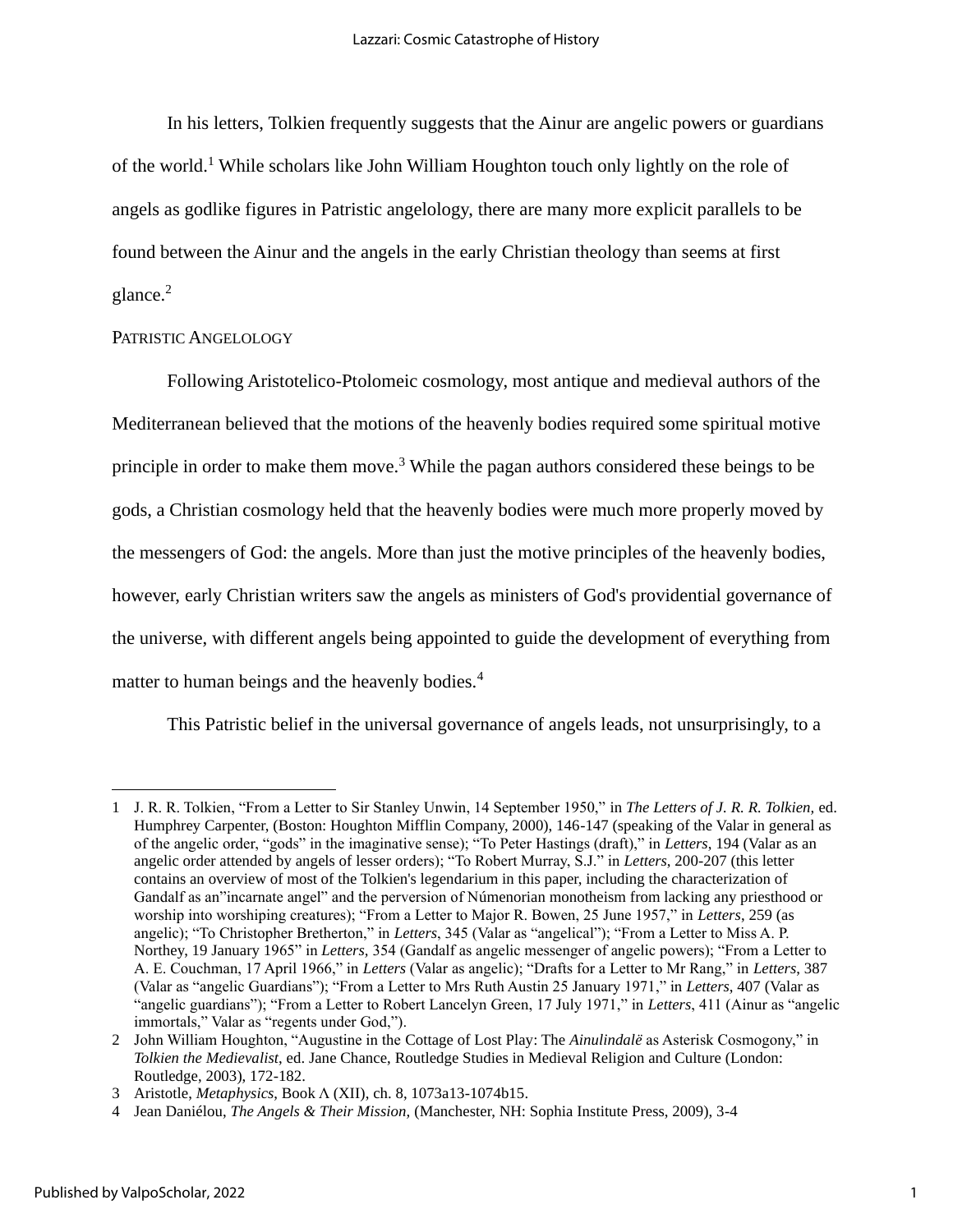belief that angels were also responsible for the guardianship of human nations. The most important aspect of that guardianship was ensuring that the many nations of the human family worshiped the true Creator and Lord of the universe.<sup>5</sup> In fact, Origen points to the very fact that the Egyptians, Chaldean, and Hindus have theological speculations (suggestively grounded in astrology) to show that the angels were attempting to elevate the minds of their charges to God through the stars.<sup>6</sup>

It is here where a profound origin of evil comes in. For it is clear that most nations and peoples of the world did *not* stay on the path of monotheism as the mission of the angels required, but instead worshipped man-made images of "birds and four-footed beasts and creeping things." While Pseudo-Dionysius held that this was no fault of the angels but rather the hardheartedness of humans, other voices in the Patristic tradition are not so sure.<sup>7</sup> While many of the Church Fathers held that demons were the cause of the worship of false gods (often identifying the demons themselves with the pagan gods worshipped), St. Justin Martyr and Commodian identify the origin of idolatry in paganism with the angels who lusted after human women and thus fell from grace in Genesis  $6:1-4<sup>8</sup>$  For Justin, the angels fell from grace and their children with human women were the daimones, the spirits of the lower airs, and the fallen angels taught humans "to offer sacrifices, and incense, and libations, of which things they stood in need after they were enslaved by lustful passions."<sup>9</sup> Like Justin, Commodian held that the fallen angels styled

<sup>5</sup> Clement of Alexandria, *Stromata* 7, 2; Pseudo-Dionysius, *Celestial Hierarchies* 9, 4

<sup>6</sup> Origen, *De Principiis* 3, 3, 2

<sup>7</sup> Pseudo-Dionysius, *Celestial Hierarchies* 9, 3

<sup>8</sup> A disputed interpretation that is largely caused by differing translations of Hebrew "sons of God" into Greek "sons of God" or "angels."

<sup>9</sup> St. Justin Martyr, *Second Apology,* trans. Marcus Dods and George Reith. From Ante-Nicene Fathers, Vol. 1. Edited by Alexander Roberts, James Donaldson, and A. Cleveland Coxe. (Buffalo, NY: Christian Literature Publishing Co., 1885.) Revised and edited for New Advent by Kevin Knight. <http://www.newadvent.org/fathers/0127.htm>. Chapter 5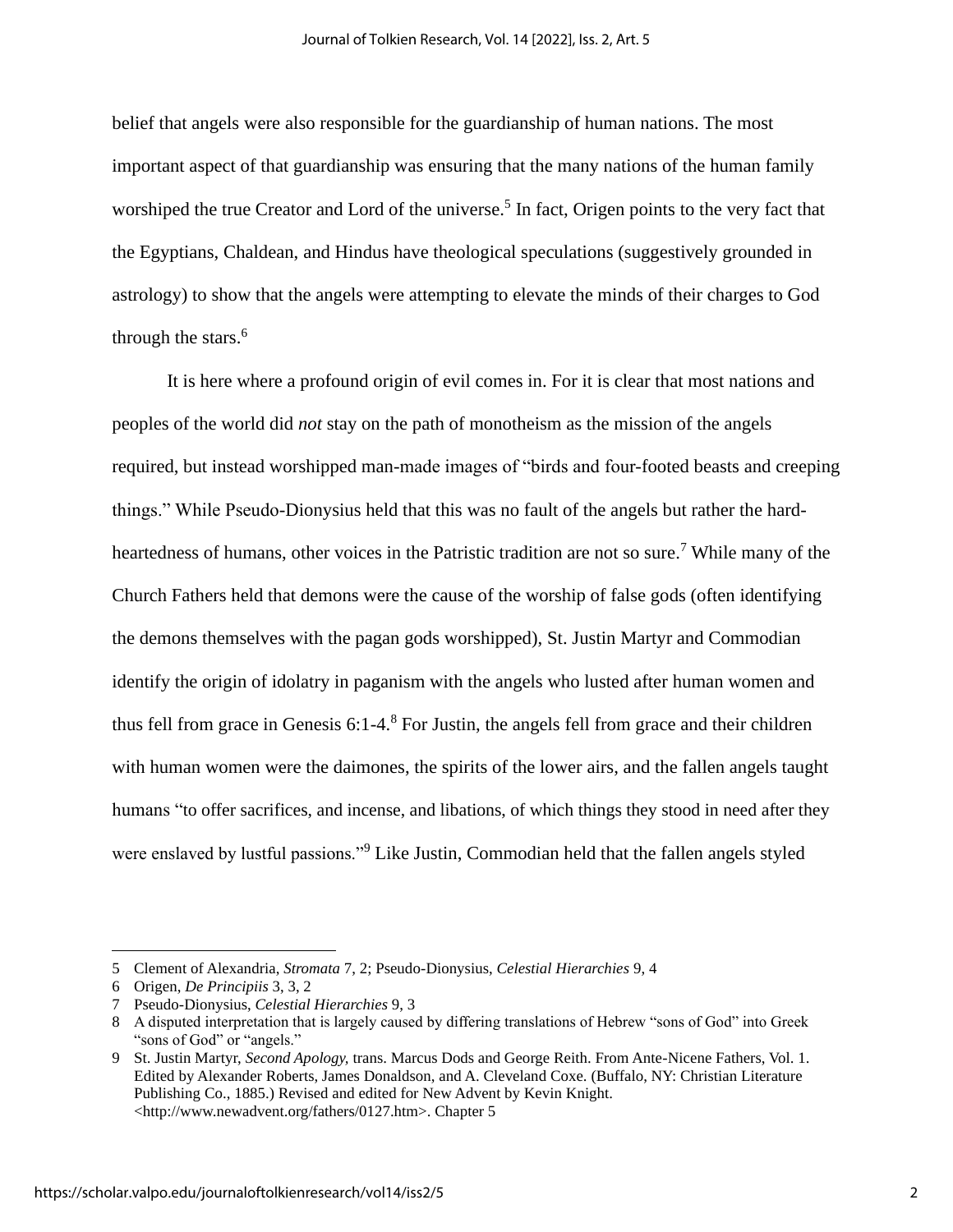themselves as gods, forming the backbone of the ancient polytheistic religions of the world.<sup>10</sup> These false gods taught human being different crafts and shaped human societies.

## SAURON AND THE BLACK NUMENORIANS

To the reader of Tolkien's *Silmarillion* and *The Lord of the Rings*, all of this should sound quite familiar. The fall of the Ainur in the *Ainulindalë* will doubtless be covered in quite some depth by the other presentations at this panel, so I will confine myself to the role of the Ainur in the governance of the world and the evil of Morgoth's coalition on the Children of Illúvatar.

The Ainur have power over various domains of the natural world, granted by their knowledge of the great music that expounds the plans of Illúvatar. Morgoth, the greatest enemy had a share "in the powers and knowledge of all the other Valar" and his greatest lieutenant, Sauron, had great knowledge of the craft of Aulë, the great Valar smith.<sup>11</sup> These two beings introduce disorder into their respective domains. Morgoth first interferes with the cosmogony of the other Valar and then attempts to effect what he wanted from the beginning: to be called Lord and Master, not over the elements, but over the free Children of Illúvatar.<sup>12</sup>

It is Sauron, however, that plays the role of pagan demon-god most effectively. After the defeat of Morgoth, Sauron uses his gifts and knowledge to style himself as a great giver of gifts and friend of the Children of Illúvatar.<sup>13</sup> While many men for whom Beleriand and the Valar are but distant rumors come into his service, Sauron is also able to snare those Elves who ought to have remembered Sauron's evil. They are caught by their desire for knowledge in the crafts of making artifacts of power and Sauron indeed teaches them many things they use to create their

<sup>10</sup> Commodian, "Cultura Daimones" in *Instructiones*, The Latin Library <http://www.thelatinlibrary.com/commodianus/commodianus2.html>

<sup>11</sup> J. R. R. Tolkien, "Valaquenta," in *The Silmarillion*, ed. Christopher Tolkien, Second Edition, (New York City: Del Rey, 2001), 23.

<sup>12</sup> J. R. R. Tolkien, "Ainulindalë," in *The Silmarillion*, ed. Christopher Tolkien, Second Edition, (New York City: Del Rey, 2001), 8.

<sup>13</sup> J. R. R. Tolkien, "Of the Rings of Power and the Third Age," in *The Silmarillion*, ed. Christopher Tolkien, Second Edition, (New York City: Del Rey, 2001), 343-344.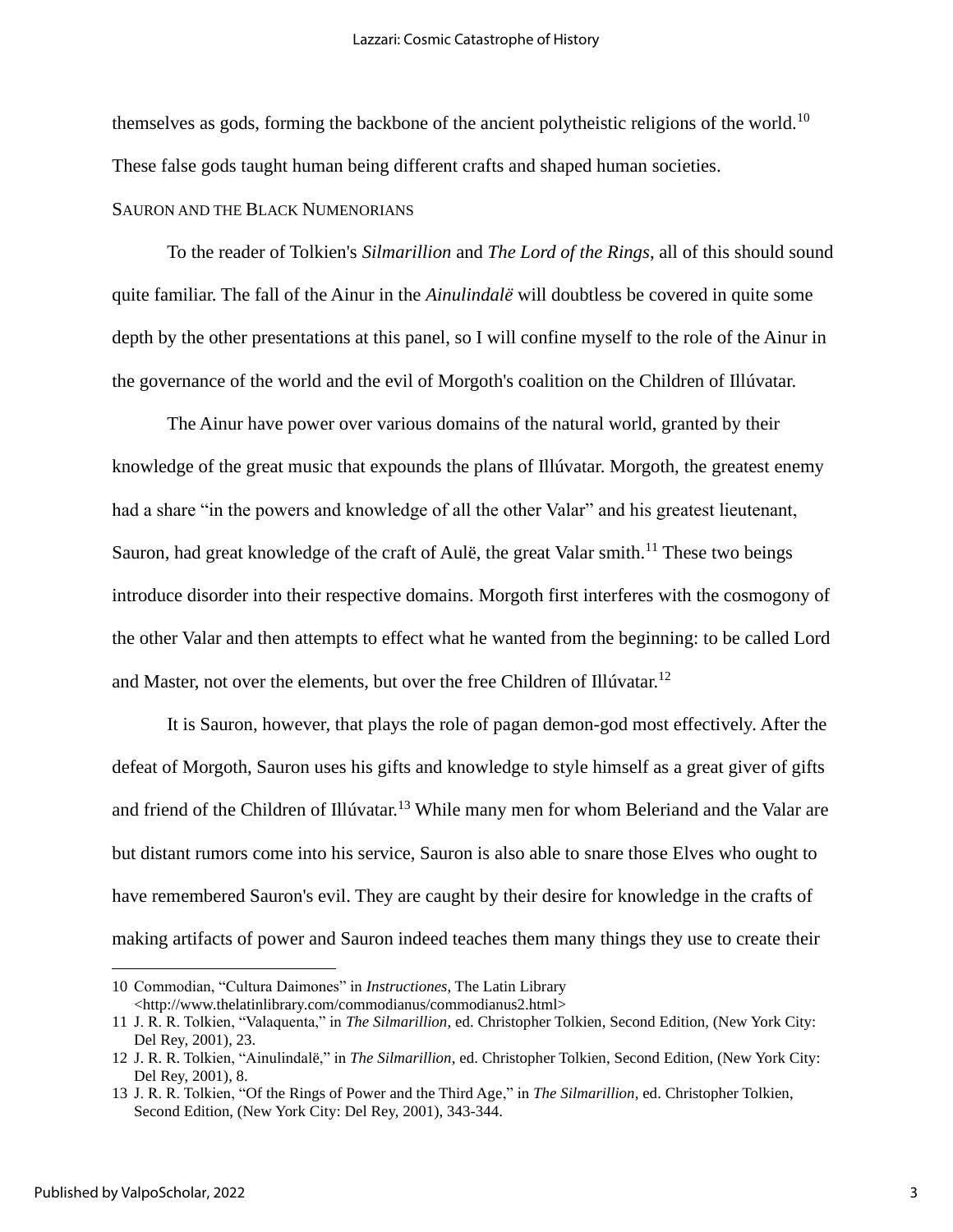rings of power.<sup>14</sup> Sauron uses his superior knowledge and power to create the one ruling ring to dominate all others and the Elves see their grave error and attempt to flee. Sauron gathers what rings he can and gives them to some Númenoreans and dwarves, directly binding their wills to his through the gifts of his angelic guardianship.

Not only does Sauron use his knowledge of special craft to ensnare the folk of Middle-Earth, but he also fits the second characteristic of fallen angels in the Patristic account. In the *Akallabêth*, the story of the downfall of Númenor, Sauron is defeated by the Númenoreans and is taken by them in chains to their homeland. Eventually, however, Sauron ingratiates himself with the king Ar-Pharazôn/Tar-Calion by offering knowledge beyond the ability of men and eventually becomes a close advisor. Inflaming the king's grievance with the Valar, convinces the king to turn from honoring Illúvatar, the one God, and instead to offer worship to Melkor.<sup>15</sup> Sauron even convinces them that Melkor has the secret to free them from death and they burn Nimloth, the White Tree, as well as offer blood sacrifices and torments to entreat Melkor to release them from death.<sup>16</sup> Sauron continues this tradition of perverting the worship of the One God (which is not very explicit in Tolkien's texts) into worship of Melkor or even himself. The "Black Númenoreans" mentioned in *The Lord of the Rings*, to whom the Mouth of Sauron belongs, also have forsaken their ancestral ways, become enamoured the with secret knowledge Sauron offers, and pay worship to *him* rather than Morgoth.<sup>17</sup> Sauron uses his knowledge to dominate in the first instance and to pervert others to idolatry in the second.

### ST. AUGUSTINE'S PHILOSOPHY OF HISTORY

Most likely more influential on Tolkien than the general outlines of Patristic angelology,

<sup>14</sup> Tolkien, "Rings of Power," 344.

<sup>15</sup> J. R. R. Tolkien, "Akallabêth," in *The Silmarillion*, ed. Christopher Tolkien, Second Edition, (New York City: Del Rey, 2001), 324-326.

<sup>16</sup> Tolkien, "Akallabêth," 327-328.

<sup>17</sup> J. R. R. Tolkien, *The Lord of the Rings*, 2<sup>nd</sup> Edition, (Boston: Houghton Mifflin Company, 1994), 870.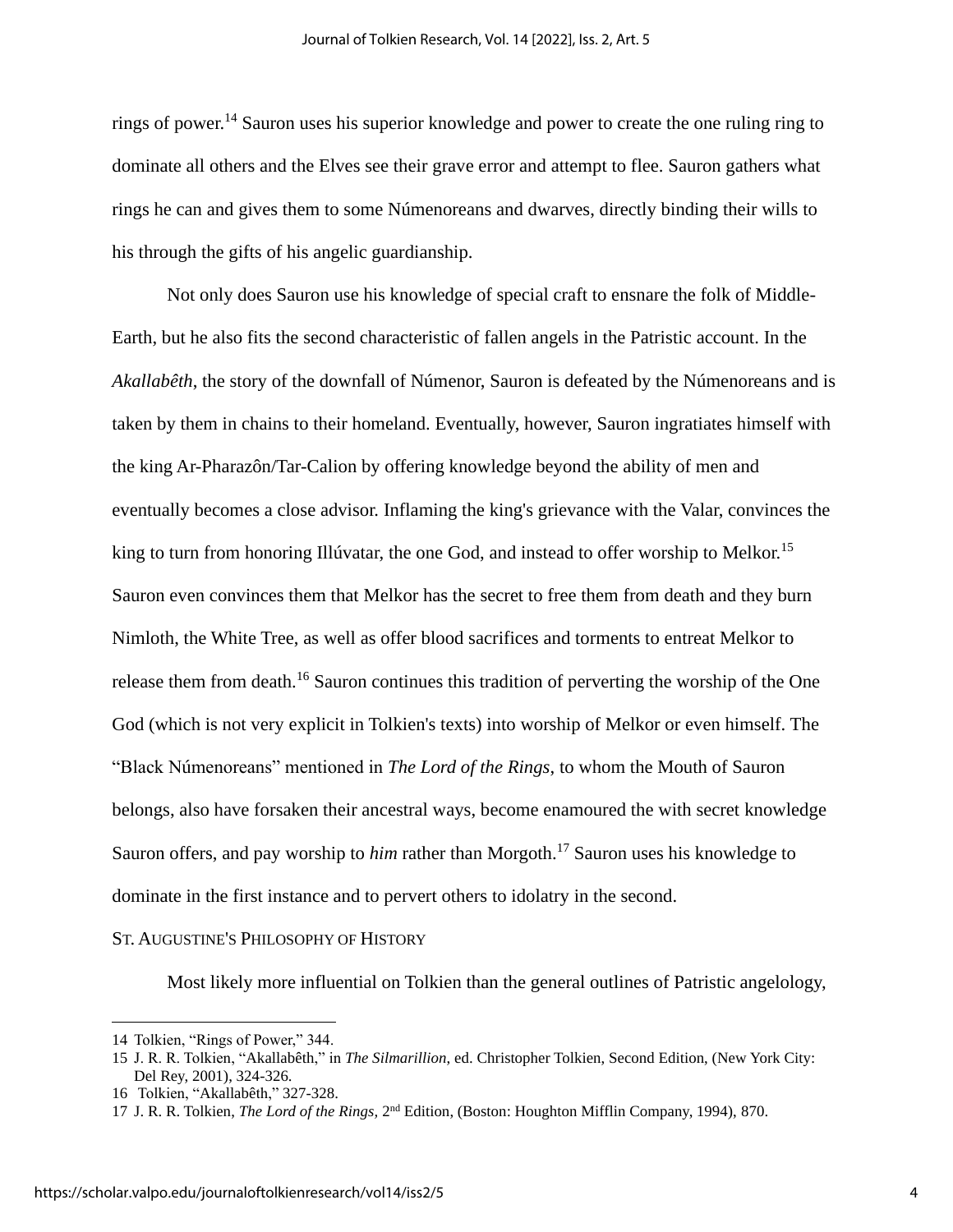however, is St. Augustine's theology of human history as expounded in *The City of God*. <sup>18</sup> A work intended to present a robust defense of the Christian view of ultimate goods in light of political criticism, St. Augustine provides extensive polemical overviews of classical Roman history and religion in contrast with the Biblical narrative and claims of Christians about God. One of the fundamental ideas of the work is that there are two lineages of humanity that coexist simultaneously in history: the eponymous city of God and the lesser city of man.<sup>19</sup> The city of God consists of the righteous who, by divine help and faith, pursue the greatest spiritual goods and whose community is marked by an internal peace of soul and brotherhood among all members. The city of man is directed toward earthly, temporal goods and so, even if it achieves them, it will not last beyond this world.<sup>20</sup> Though he acknowledges that the Fall of Adam caused human nature to inherit a weakness and separation from God's direct working in it through grace, Augustine identifies the founder of the city of man, not as Adam, but as his son Cain.<sup>21</sup> The firstborn son of Adam, Cain grows jealous and murderously angry at his brother's favor before God and commits fratricide, leaving his brother's bloody body in a field. Augustine points to this original fratricide as both paralleling the fratricide of Romulus and Remus and illustrating the difference between the city of God and the city of man.<sup>22</sup> The evil fight against the good, but the city of man is full of internal divisions and strife; earlier in the work, Augustine extensively cataloged the history of Rome's war and peace noting that there were near-constant wars and violence.<sup>23</sup> While his point was that Rome's gods were powerless to either grant Rome victory or keep it in peace, Augustine notes that even in what Sallust calls Rome's period of highest moral

<sup>18</sup> As Tolkien studied Greek and Latin in school and then read classics for two years at Exeter before switching to literature, it is highly likely that he encountered St. Augustine's *City of God*.

<sup>19</sup> St. Augustine, *De civitate Dei*, Bk. XV, chs. 1-3

<sup>20</sup> Book XV, ch. 4

<sup>21</sup> Book XV, ch. 5

<sup>22</sup> Book XV, ch. 5

<sup>23</sup> See Book III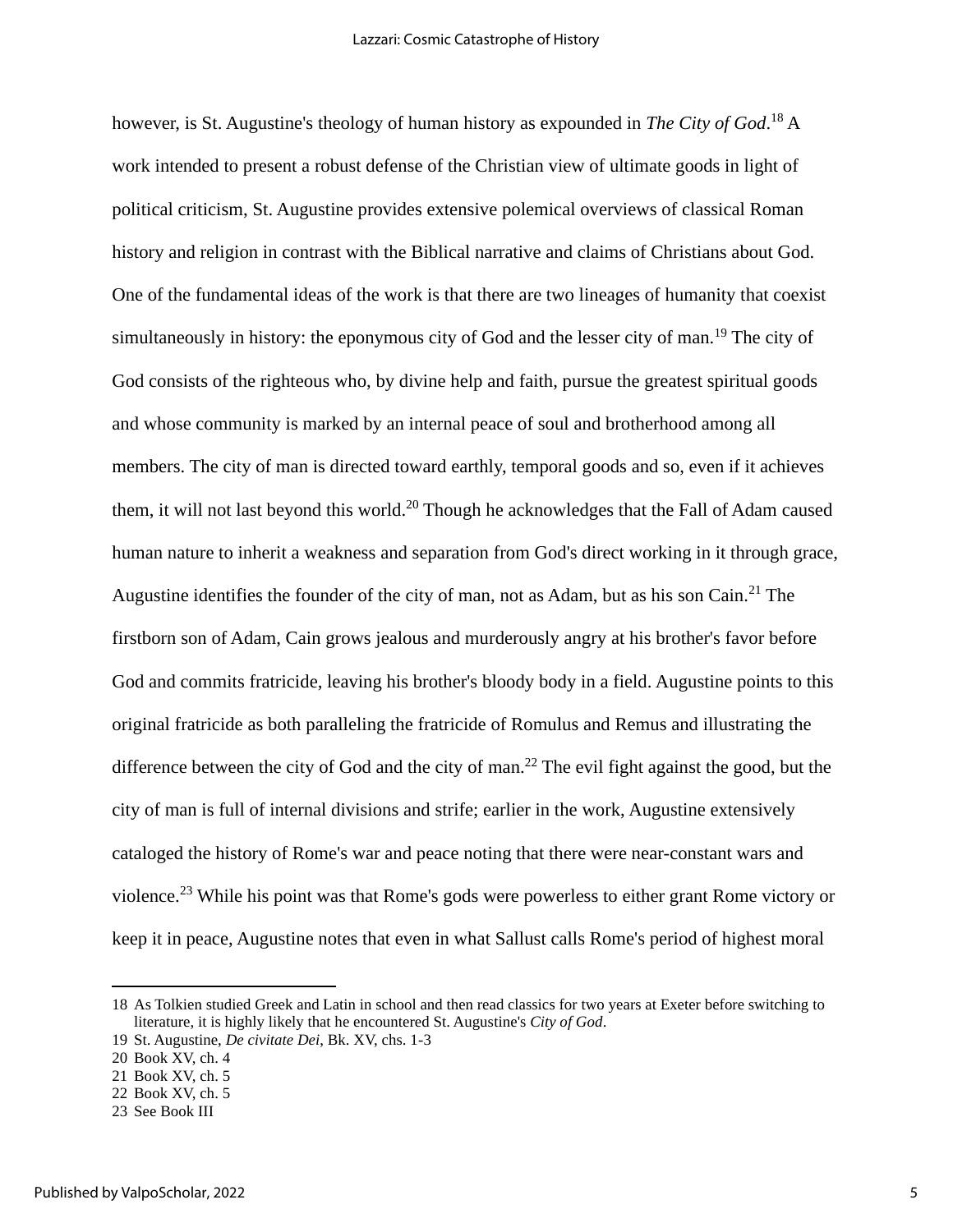achievement, Scipio was driven out of Rome by his political enemies and Gnaeus Manlius ushers in a period of "Asiatic luxury."<sup>24</sup> Augustine points to this to show that the city of man always has some dissension, violence, or other evil taking place even when it is at its best. While there can be temporal success, because the city of man is oriented toward glory as its highest virtue, it will not see lasting peace until it is ordained to the One God.<sup>25</sup> Though the desire for glory reins in other passions and is better by far than the lust to dominate the world, it must still yield to the desire of justice and true goodness if it is to meet with the favor of divine providence.<sup>26</sup>

While *The City of God* is far from the only historical or meta-historical influence on Tolkien's philosophy of history, these notes on the development of history have clear parallels in Tolkien's legendarium. It is clear in the *Quenta Silmarillion* that the fall of the Fëanorians begins with the swearing of the great oaths of vengeance and hatred against any who would "take or keep a Silmaril from their possession."<sup>27</sup> Just as in Augustine's analysis, though, the fall is but the beginning of the grievous evils to result from it. It is notable that nearly immediately after the Fëanorian oath, the Fëanorians demand the prized ships from Tol Eressëa and commit the Kinslaying of Aqualondë, the act that truly makes their return to the Blessed Land impossible.<sup>28</sup> The Fëanorians swore their oath in order to be the sole "lords of the unsullied light, and masters of the bliss and beauty of Arda."<sup>29</sup> This Fëanorian lust for the Silmarils is a desire to be the possessors of the light of the greatest glory in Arda. Their desire for this glory leads to dissension, severing their good relationship with the Valar. This dissension leads to violence in the Kinslaying. After the Kinslaying, Fëanor almost immediately betrays the folk of Fingolfin by

<sup>24</sup> Book III, ch. 21

<sup>25</sup> Book V, chs. 14-15

<sup>26</sup> Book V, ch. 15

<sup>27</sup> J. R. R. Tolkien, "Quenta Silmarillion," in *The Silmarillion*, ed. Christopher Tolkien, Second Edition, (New York City: Del Rey, 2001), 90.

<sup>28</sup> Tolkien, "Quenta Silmarillion," 94-97.

<sup>29</sup> Tolkien, "Quenta Silmarillion," 90.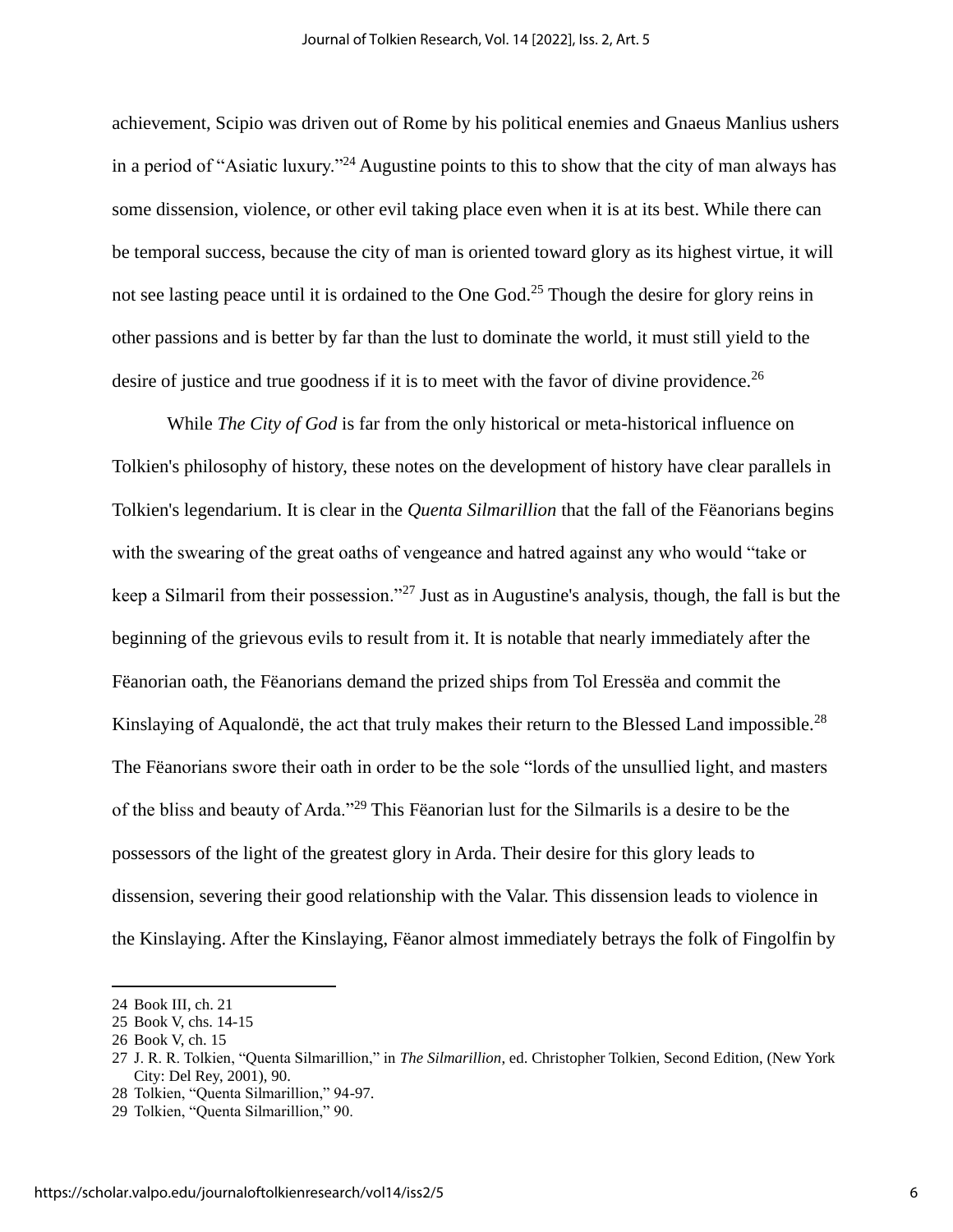leaving them to cross the grinding ice of the Helcaraxë without ships or support. As a result of the Kinslaying, Elu Thingol forbids the speaking of Quenya in his realms and becomes enemies of all the Fëanorians.<sup>30</sup> As is well-known, the results of the oath and the Kinslaying follow the Fëanorians to the end of their days, leading to betrayals, the collapse of kingdoms, and the ultimate deaths of the Fëanorian line.

Following this Augustinianism, for Tolkien, there is no ultimate victory in the affairs of men and elves that can overcome the combined power of demonic influence and the inherited sin of the city of man. Where the heroes of Tolkien's legendarium seem to conquer one influence, the other turns to destroy it. Where the heroes are militarily strong against the enemy, the whispers of treachery inflame the influence of the city of man and weakens the secrecy or unity that defends against the dark. Nargothrond, Doriath, Gondolin, Númenor, and nearly Minas Tirith fall through treachery from within. Hithlum, Dorthonion, Arnor, Ithilien, and Osgiliath fall through dividing the allies from one another and leaving them weak. It is no coincidence that Morgoth and Sauron seek so much to divide men and elves. The English word "devil" derives from the Greek διάβολος, from διὰ βαλλεῖν: to scatter.

Between demonic influence and doomed action of the children of Illúvatar, then, Tolkien's legendarium is soaked in evil and defeat. Even in *The Lord of the Rings*, the atmosphere of evil's ultimate triumph dominates. Elrond and Galadriel are witnesses to the ultimate undoing of good in the face of these evil forces. Elrond tells the Council, "I have seen three ages in the West of the world, and many defeats, and man fruitless victories."<sup>31</sup> Galadriel, having seen the Light of the Trees and seen firsthand the tale of the Noldor in Beleriand, says of herself and Celeborn to the Fellowship, "I have dwelt with him years uncounted; for ere the fall

<sup>30</sup> Tolkien, "Quenta Silmarillion," 150-151.

<sup>31</sup> Tolkien, *The Lord of the Rings*, 237.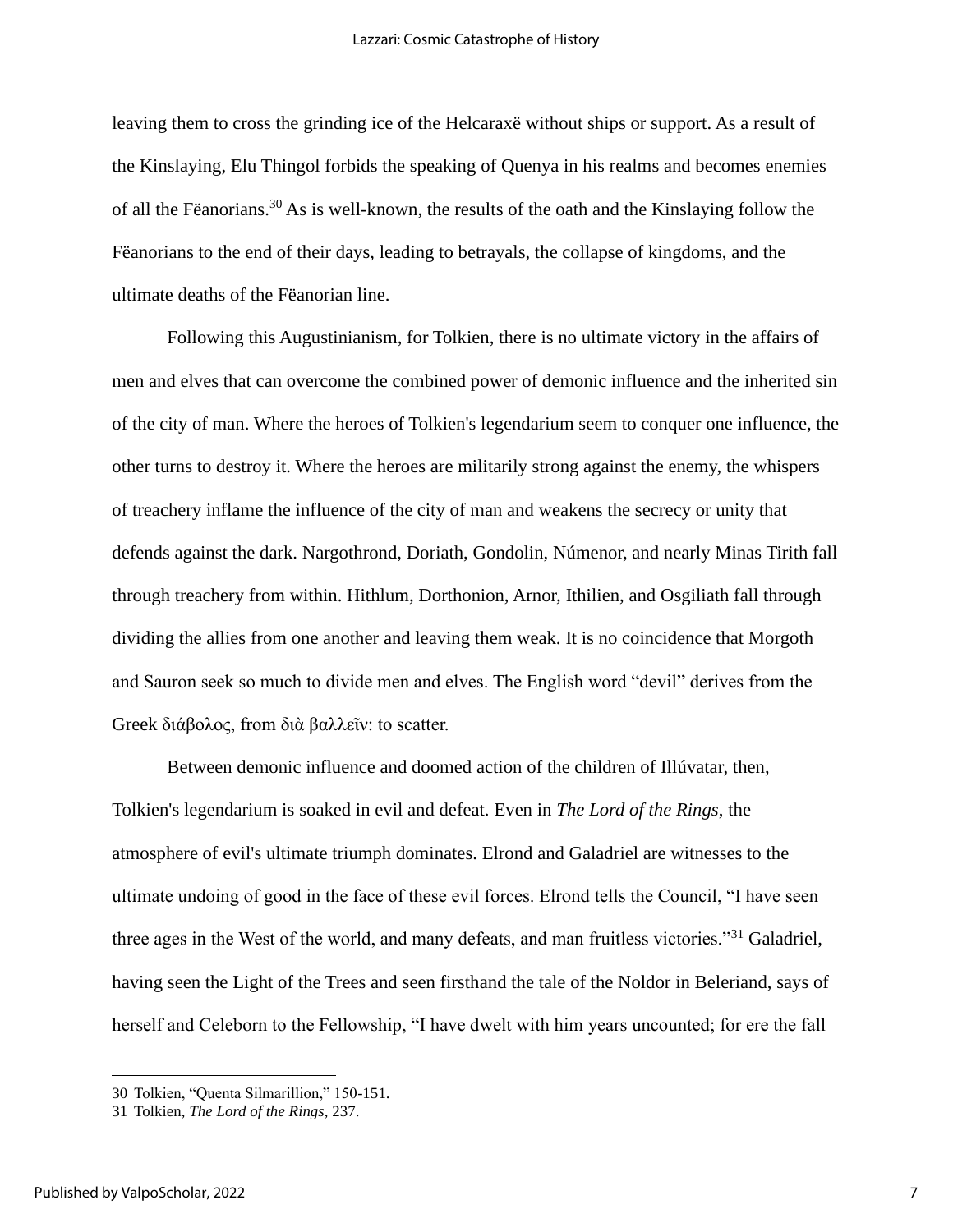of Nargothrond or Gondolin I passed over the mountains, and together through ages of the world we have fought the long defeat."<sup>32</sup> Tolkien himself uses this last phrase in personal correspondence in 1956 when he says, "Actually, I am a Christian, and indeed a Roman Catholic, so that I do not expect 'history' to be anything but a 'long defeat'–though it contains (and in a legend may contain more clearly and movingly) some samples or glimpses of final victory.<sup>33</sup>

Where does this final victory come from? In both Middle-Earth and Tolkien's worldview, it comes from a source outside the city of man. When encouraging Turgon to build Gondolin as a refuge and stronghold against Morgoth, Ulmo tells him, "Longest of all the realms of the Eldalië shall Goldolin stand against Melkor. But love not too well the work of thy hands and the devices of thy heart; and remember that the true hope of the Noldor lieth in the West and cometh from the Sea."<sup>34</sup> Against the demonic powers of the world and the infighting of the city of man, there is no earthly remedy. Though they may have moments of joy and seeming victory, true and lasting victory against evil is beyond elven or human power. Eärendil, pleading on behalf of all of the children of Illuvatar, gives the Valar occasion to open Aman and break Morgoth's power.<sup>35</sup> When the Númenoreans assault Valinor, Manwë petitions Illúvatar to find the solution, and He sinks Númenor and refashions the world.<sup>36</sup> Even *The Lord of the Rings* implies that the hand of divine providence; Gandalf tells Frodo, "Behind that there was something else at work, beyond any design of the Ring-maker. I can put it no plainer than by saying that Bilbo was *meant* to find the Ring, and *not* by its maker."<sup>37</sup> Evil is ultimately undone, but it is not the exclusive role of the heroes to undo it. Clearer in the other mythology than in *The Lord of the Rings,* evil can only be

<sup>32</sup> Tolkien, *The Lord of the Rings*, 348.

<sup>33</sup> J. R. R. Tolkien, "From a letter to Amy Ronald, 15 December 1956," in *The Letters of J. R. R. Tolkien,* ed. Humphrey Carpenter, (Boston: Houghton Mifflin Company, 2000), 255.

<sup>34</sup> Tolkien, "Quenta Silmarillion," 146.

<sup>35</sup> Tolkien, "Quenta Silmarillion," 299-303

<sup>36</sup> Tolkien, "Akallabêth," 334

<sup>37</sup> Tolkien, *The Lord of the Rings*, 54-55.